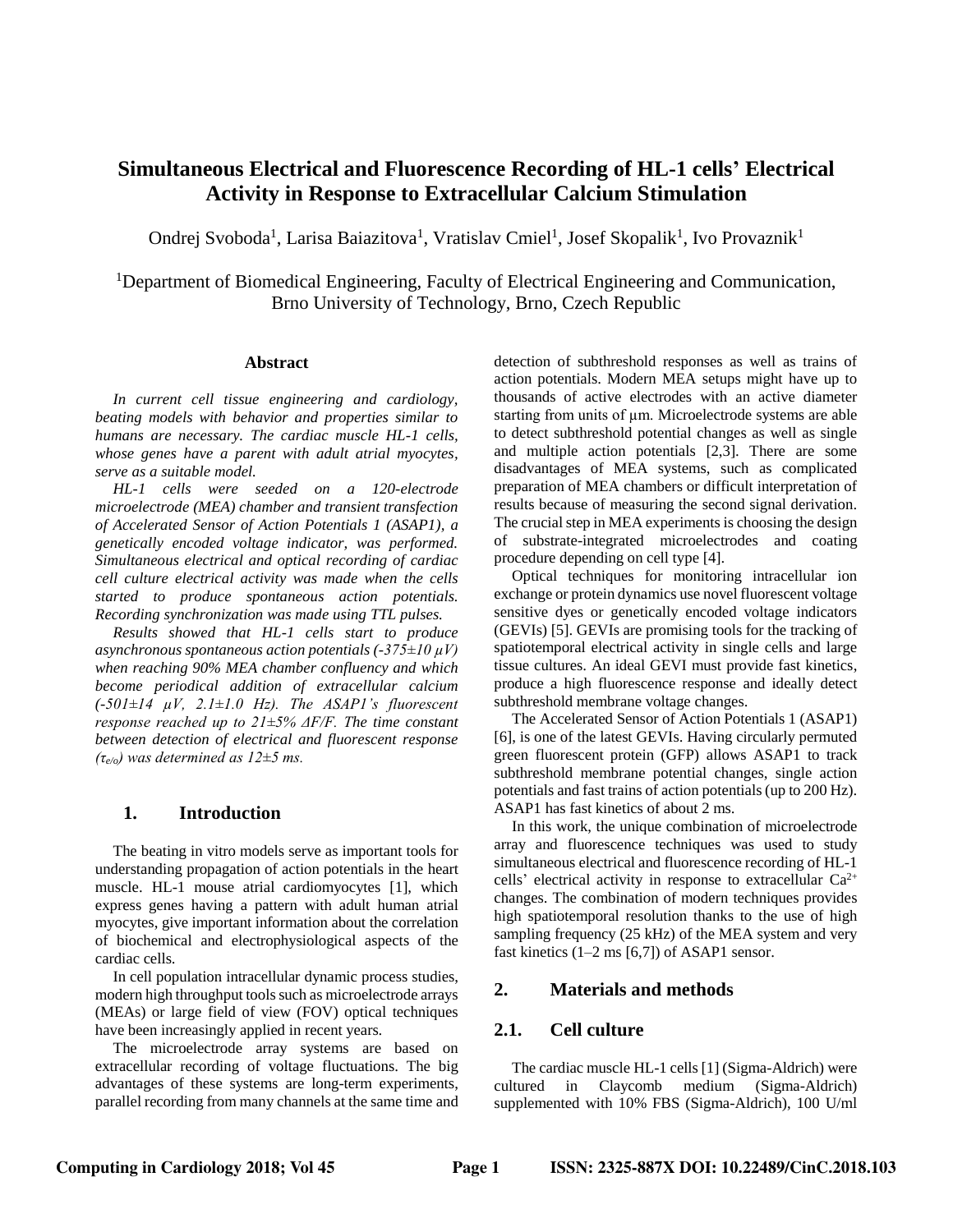Penicillin/Streptomycin (Sigma-Aldrich), 0.1 mM Norepinephrine (Sigma-Aldrich), and 2 mM L-Glutamine (Sigma-Aldrich) and passaged twice a week for up to ten passages according to the manufacturer's instructions. The cells were seeded on a microelectrode chamber for 24 hours before transfection at density 5×104 cells/ml.

#### **2.2. Microelectrode chambers**

The one hundred and twenty electrode 120MEA100/30iR-ITO-gr microelectrode chambers (Multi Channel Systems MCS GmbH) with 12×12 electrode layout [\(Figure 1\)](#page-1-0) were coated at  $37^{\circ}$ C with 5 µg/ml (Sigma-Aldrich) fibronectin dissolved in 0.02% gelatin from bovine skin (Sigma-Aldrich) at least one hour before cell seeding. The MEA chambers were cleaned and sterilized before use as described earlier [4].



<span id="page-1-0"></span>Figure 1: The one hundred and twenty electrode MEA chamber layout (Multi Channel Systems MCS GmbH). 30 µm electrode diameter, 100 µm electrode spacing.

#### **2.3. Transfection**

The transient transfection [8,9] of HL-1 cells with ASAP1 DNA plasmid (pcDNA3.1/Puro-CAG-ASAP1, Addgene, 7.5 kpb) was made using linear polyethyleneimine (PEI MAX 40K, Polysciences) on cells cultured for 24 hours on the microelectrode chamber. The transfection complex was synthetized in 65 μl 150 mM NaCl. The ASAP1's plasmid DNA was dissolved in NaCl at final concentration 2.25 μg⋅ml<sup>-1</sup> followed by the addition of PEI at final concentration 6.00 μg⋅ml<sup>-1</sup>. The transfection mix was then incubated for 10 minutes at room temperature. The incubation sample was then filled up to 750 µl with

culture media. Afterwards, the transfection mixture was transferred onto the microelectrode chamber and cultured at 37 °C and 5%  $CO<sub>2</sub>$  until fully confluent (approximately 24–48 hours). Fresh culture media was replaced 8 hours post-transfection and then every 24 hours.

#### **2.4. Electrical and fluorescence recording**

The electrical recording with USB MEA2100-System from Multi Channel Systems MCS GmbH, which contained 120 recording electrodes, was combined with an ultrasensitive fast Andor iXon3 860 EMCCD backilluminated camera (experimental design is shown in Figure [2\)](#page-1-1). MEA2100-System was set to record with 25 kHz sampling frequency and  $\pm 10$  mV input range with no electrical stimulation. Video sequence was acquired at the highest camera sampling ratio. The recording synchronization between the MEA2100-System and the Andor iXon3 was made using TTL pulses.



<span id="page-1-1"></span>Figure 2: Experimental setup for electrical and optical recording of HL-1 electrical activity.

Calcium stimulation of HL-1 cells was made by adding the CaCl<sub>2</sub> (Braun) solution. Three final concentrations of  $Ca^{2+}$  in Claycomb medium (4.5, 9.0 and 22.5 µM) were studied [\(Table 1\)](#page-2-0).

At the beginning of each experiment, a 60-second baseline was recorded to study any HL-1 spontaneous activity. Thereafter, addition of the desired amount of  $CaCl<sub>2</sub>$ was followed by 120 seconds of synchronous electrical and fluorescent recording.

# **2.5. Electrical and fluorescence response analysis**

Records were analysed for points of amplitude and frequency of signals obtained ASAP1's fluorescence response. The unique electrical/optical time constant  $\tau_{e/o}$ , which describes the lag between electrical and fluorescence response, was defined as well.

Electrical records were analyzed using Multi-Channel Analyzer (Multi Channel Systems MCS GmbH) software. For the fluorescent response analysis, Matlab (Mathworks) software was used. The final time constant analysis was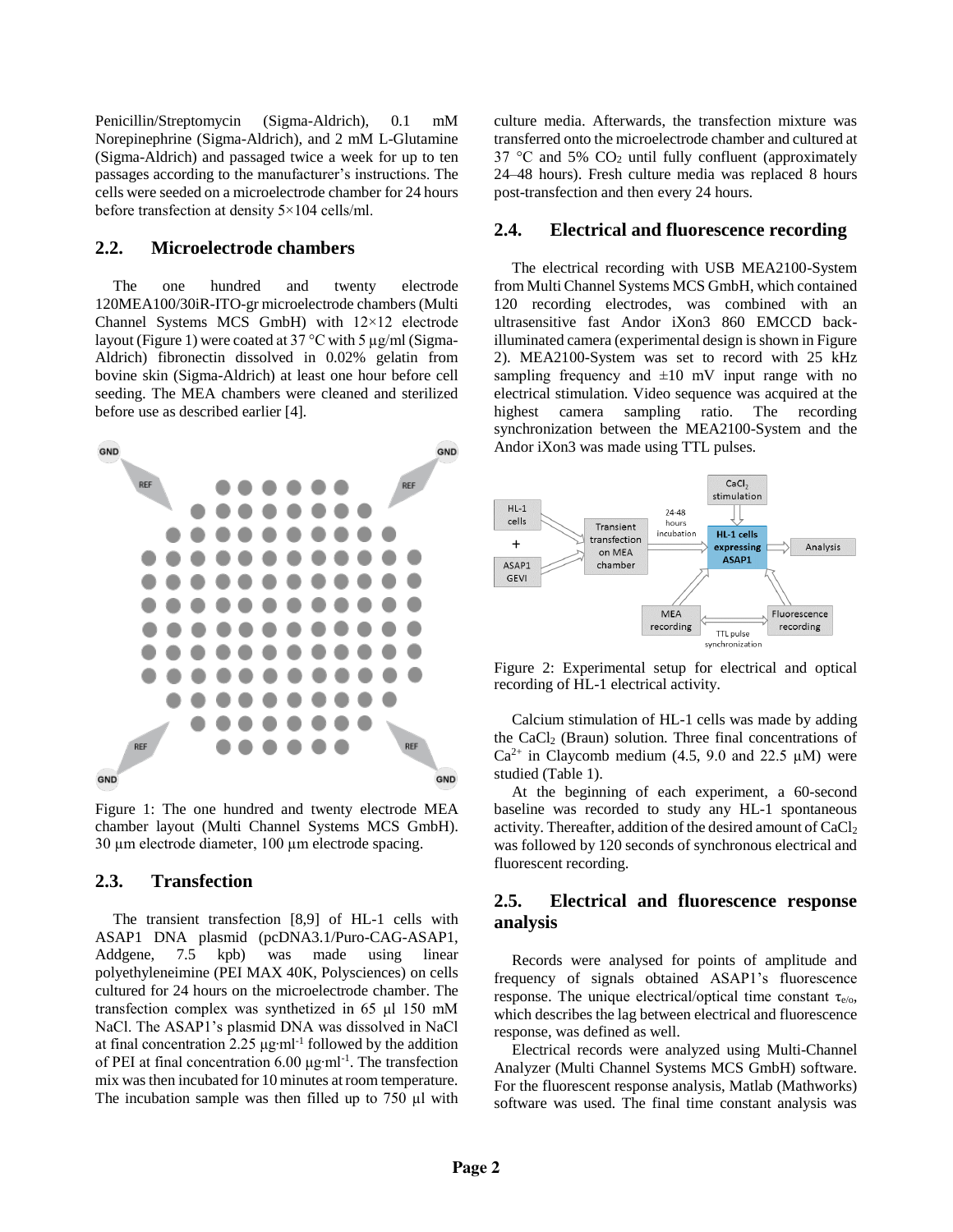performed in Matlab and OriginPro 2016 (OriginLab) software.

### **3. Results and discussion**

In this section we present the results of simultaneous electrical and optical recording of HL-1 cells' electrical activity. The 120-electrode TiN microelectrode array recording was combined with transient polyethyleneimine transfection of ASAP1 DNA plasmid. The properties of ASAP1 were confirmed while expressed in HEK293 cells [6,10] using linear polyethyleneimine transfection. However, its application is very extensive; it has been expressed in neural networks [6], or *Xenopus laevis* oocytes [5].

The ASAP1 expression was confirmed by fluorescence microscopy [\(Figure 3\)](#page-2-1) when HL-1 cells had reached full confluency. The electrical activity of the cells was studied by MEA for any detectable electrical response continuously from transfection in a 12-hour time period.



<span id="page-2-1"></span>Figure 3: HL-1 cells expressing ASAP1 plasmid (ex. 395 nm / em. 475 nm); nuclei stained with Hoechst 33342 (ex. 350 nm / em. 461 nm).

Analysis of recordings showed that cells start to produce detectable spontaneous action potentials with no periodicity when they have reached 90% confluency of the MEA chamber (Figure 4). These action potentials had  $-375\pm10$  $\mu$ V amplitude (n = 50 cells). The electrical activity became periodical after application of  $CaCl<sub>2</sub>$  on the fully confluent MEA chamber. The amplitude of action potentials decreased to -501 $\pm$ 14 µV after application of 22.5 µM CaCl<sub>2</sub>.

Figure 4: HL-1 electrical response on a 120MEA100/30iR-ITO-gr microelectrode chamber recorded by USB MEA2100-System (Multi Channel Systems MCS GmbH).

The ASAP1 fluorescent response followed depolarization and produced detectable fluorescent changes of up to  $21\pm5\%$   $\Delta$ F/F [\(Table 1\)](#page-2-0). The time between detection of the maximal positive value of action potential and maximal ASAP1's fluorescence response defines time constant  $\tau_{e/o}$ , which had a constant value 12 $\pm$ 5 ms during the analysis.

<span id="page-2-0"></span>Table 1.  $CaCl<sub>2</sub>$  concentration and corresponding HL-1 responses. Results are presented as mean  $\pm$  SD (n = 50) cells).

| CaCl <sub>2</sub> | $HL-1$        | electrical Normalized |
|-------------------|---------------|-----------------------|
| concentration     | response      | HL-1 fluorescent      |
| $(\mu M)$         | $(\mu V)$     | response              |
|                   |               | (% )                  |
| 0.0               | $-375 \pm 10$ | $21 \pm 5$            |
| 4.5               | $-406\pm9$    | $21 \pm 5$            |
| 9.0               | $-459\pm13$   | $21\pm 5$             |
| 22.5              | $-501 \pm 14$ | $21 \pm 5$            |

#### **4. Conclusions**

The method for synchronous electrical and optical recording of HL-1 cell culture activity is presented here. The microelectrode system, which uses extracellular recording of membrane potential, was used jointly with genetically encoded voltage indicator ASAP1. The action potentials were detected from 90% confluency of a 100/30iR-ITO-gr microelectrode chamber. The amplitude of perceptible spontaneous action potentials had  $-375\pm10$  µV and became periodical after extracellular application of  $Ca^{2+}$  with amplitude -434 $\pm$ 45 µV. When reaching the final concentration 22.5  $\mu$ M Ca<sup>2+</sup>, the APs frequency reached 2.1±1.0 Hz and amplitude decreased to  $-501\pm14$  µV. The ASAP1 produced a fluorescence response of up to  $21\pm5\%$   $\Delta F/F$ , which corresponds to APs propagation on the cell culture. The time constant between electrical and optical detection of action potentials was